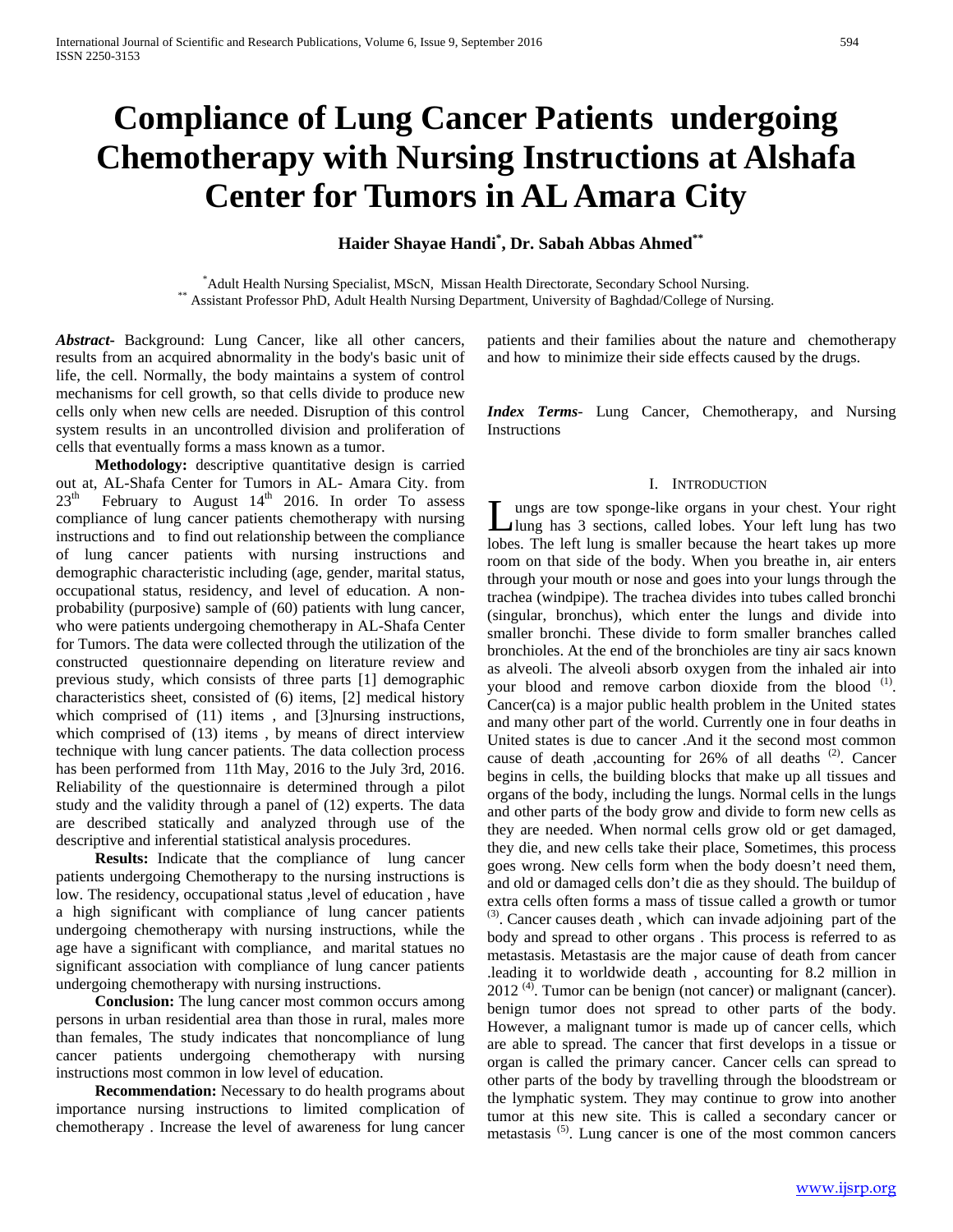we have and a large number of people die of this disease every year. The disease is often discovered in a late stage, but also in earlier stages lung cancer patients have worse outcome than patients with other cancers. Even without spreading to other organs, during stage I, the survival rate of lung cancer is under 70%. In comparison, for example, breast cancer there is 95% survival in stage  $I^{(6)}$ . Lung cancer is the most common cause of cancer mortality for both men and women, causing approximately 1.2 million deaths per year worldwide  $(7)$ .

#### II. METHODOLOGY

#### **Objectives of the study**

- 1. To assess compliance of lung cancer patients chemotherapy with nursing instructions.
- 2. To find out relationship between the compliance of lung cancer patients with nursing instructions and demographic characteristic including (age, gender, marital status, occupational status, residency, and level of education).

**Study Design:** A descriptive quantitative design, to assess the compliance of lung cancer patient's chemotherapy with nursing instructions and find out relationship between the compliance of lung cancer patients with nursing instructions and demographic characteristics, was carried out through the present study in order to achieve the early stated objectives. The period of the study was from February  $23^{th}$  to August  $14^{th}$  2016.

 **Setting of the study:** The study was conducted at Maysan Health Directorate / AL-shafa Center for Tumors in AL- Amara City.

**Sample of the study:** A non-probability (purposive) sample of (60) patients with lung cancer, those who were visits AL-Shafa center, for treatment and checking health status as a follow – up, were included in the study sample.

 **Study instrument**: The measurement was constructed for the purpose of study. It consist the following:

 **Part I: Demographic Characteristics:** A demographic characteristics sheet, consisted of (6) items, which included gender, age, marital status, level of education, residency and occupational status.

 **Part II: Medical History:** The second part of the questionnaire was comprised of (11) items.

 **Part III: Nursing Instructions:** The Third part of the questionnaire was comprised of (13) items.

All items measured on three point likert scales was used for rating the items as always, sometimes, and never. The three point type likert scale were scored as (3) for always, (2) for sometimes, and (1) for never in all items.

 **Validity and Reliability:** The validity of an instrument concerns its ability to gather the data. Content validity for the early developed instrument was determined through the use of panel of experts who have more than (5 years) of experience at their jobs field to investigate clarity, relevancy, and adequacy of the questionnaire to measure the concept of interest. The reliability of the items were based on the internal consistency of the questionnaire was assessed by calculating Cronbach s' Alpha which  $as = 0.90$ .

#### **Statistical analysis**:

The statistical data analysis approach by using (SPSSver.20) is used in order to analyze the data of the study. A descriptive statistical data analysis approach used to describe the study variables: Frequencies , percentages and standard deviation; and Inferential statistical data analysis approach: used by application of the T-test, Levine's test, and ANOVA

# III. RESULTS

**Table (1): Distribution of the Lung Cancer Patients Undergoing Chemotherapy by Their Demographic Characteristics in Al-Amara City**

| <b>Variables</b>      | <b>Groups</b>   | Frequency        | <b>Percent</b> |
|-----------------------|-----------------|------------------|----------------|
|                       | 45-49           | 3                | 5.0            |
|                       | 50-54           | 8                | 13.3           |
|                       | 55-59           | 13               | 21.7           |
| Age (years)           | 60-64           | 11               | 18.3           |
|                       | 65-69           | 14               | 23.3           |
|                       | 70-74           | 11               | 18.3           |
|                       | <b>Total</b>    | 60               | 100.0          |
| Gender                | <b>Male</b>     | 35               | 58.3           |
|                       | <b>Female</b>   | 25               | 41.7           |
|                       | <b>Total</b>    | 60               | 100.0          |
| <b>Marital status</b> | <b>Single</b>   | $\boldsymbol{2}$ | 3.3            |
|                       | <b>Married</b>  | 39               | 65.0           |
|                       | <b>Divorced</b> | $\boldsymbol{2}$ | 3.3            |
|                       | <b>Widow</b>    | 17               | 28.3           |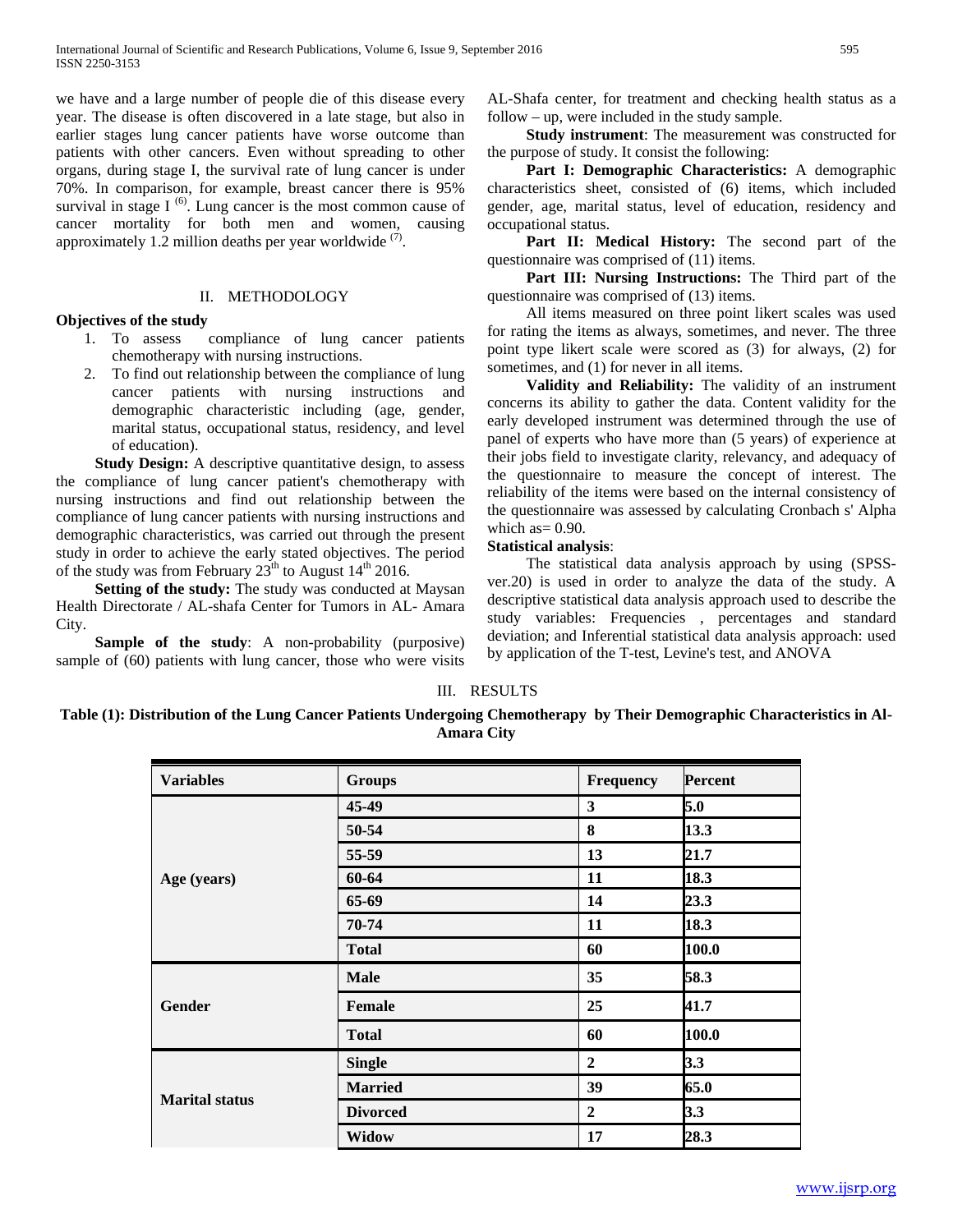|                            | <b>Total</b>                     | 60 | 100.0 |
|----------------------------|----------------------------------|----|-------|
|                            | <b>Illiterate</b>                | 15 | 25.0  |
|                            | <b>Read &amp;write</b>           | 9  | 15.0  |
|                            | Primary school graduate          | 6  | 10.0  |
| <b>Level of Education</b>  | Intermediate school graduate     | 13 | 21.7  |
|                            | <b>Secondary school graduate</b> | 7  | 11.7  |
|                            | institute & college              | 10 | 16.7  |
|                            | <b>Total</b>                     | 60 | 100.0 |
|                            | <b>Urban</b>                     | 39 | 65.0  |
| <b>Residency</b>           | <b>Rural</b>                     | 21 | 35.0  |
|                            | <b>Total</b>                     | 60 | 100.0 |
|                            | <b>Government employee</b>       | 14 | 23.3  |
|                            | <b>Free business</b>             | 16 | 26.7  |
|                            | <b>Retired</b>                   | 10 | 16.7  |
| <b>Occupational Status</b> | Housewife                        | 11 | 18.3  |
|                            | <b>Unemployed</b>                | 9  | 15.0  |
|                            | <b>Total</b>                     | 60 | 100.0 |

Results revealed that the majority 14(23.3%) of patients in the study sample are within the age group  $(65 - 69 \text{ years})$  while 35(58.3%) of patients in the study sample were male. In relation to the marital status the majority were married 39(65%). Concerning to the level of educational most of patients in the study sample were illiterate 15(25%). Regarding to subject of residency represented the majority of patients who living in urban were 39(65%). Concerning occupational status in the study sample were free business 16(26.7%).

| Table (2): Distribution of the Lung Cancer patients Undergoing Chemotherapy According to Their Health History for the |                     |  |
|-----------------------------------------------------------------------------------------------------------------------|---------------------|--|
|                                                                                                                       | <b>Study Sample</b> |  |

| <b>Variables</b>                        |                                            | <b>Groups</b>                  | Freq.        | <b>Percent</b> |
|-----------------------------------------|--------------------------------------------|--------------------------------|--------------|----------------|
|                                         | Have you Informations                      | Yes                            | 37           | 61.7           |
|                                         | Chemotherapy<br>about                      | N <sub>0</sub>                 | 23           | 38.3           |
| <b>Information's</b>                    | and side effects?                          | <b>Total</b>                   | 60           | 100.0          |
| about                                   |                                            | <b>Medical Staff</b>           | 20           | 33.3           |
| <b>Chemotherapy</b><br>and side effects |                                            | <b>Books &amp; Journals</b>    | $\mathbf{0}$ | 0.0            |
|                                         | <b>Information's Sources</b>               | <b>TV</b> devices              | $\bf{0}$     | 0.0            |
|                                         |                                            | <b>Family and Friends</b>      | 29           | 48.3           |
| <b>Chronic Diseases</b>                 |                                            | Yes                            | 60           | 100.0          |
|                                         | <b>Suffering from Chronic</b><br>Diseases? | N <sub>0</sub>                 | $\mathbf{0}$ | 0.0            |
|                                         |                                            | <b>Total</b>                   | 60           | 100.0          |
|                                         |                                            | <b>Hypertension</b>            | 34           | 56.7           |
|                                         | <b>Name of Disease</b>                     | <b>Diabetes Mellitus</b>       | 19           | 31.7           |
|                                         |                                            | <b>Cardiovascular Diseases</b> | 29           | 48.3           |
|                                         |                                            | <b>Rheumatoid Arthritis</b>    | 5            | 8.3            |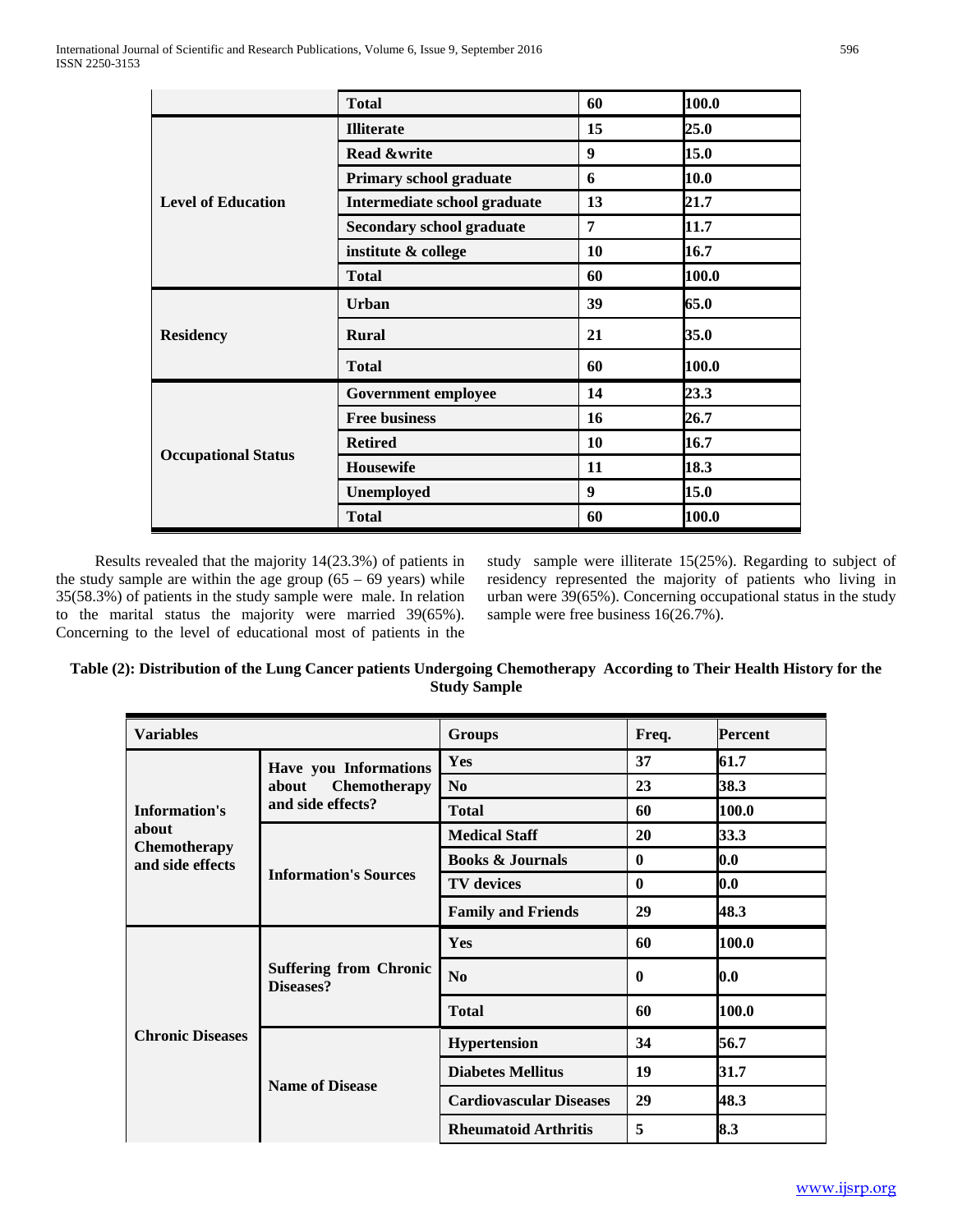|                                       |                                       | <b>COPD</b>                  | 45               | 75.0  |
|---------------------------------------|---------------------------------------|------------------------------|------------------|-------|
|                                       |                                       | Yes                          | 31               | 51.7  |
| <b>Family Cancer</b>                  |                                       | N <sub>0</sub>               | 29               | 48.3  |
|                                       |                                       | <b>Total</b>                 | 60               | 100.0 |
|                                       |                                       | Yes                          | 46               | 76.7  |
| <b>Smoking</b>                        |                                       | N <sub>0</sub>               | 14               | 23.3  |
|                                       |                                       | <b>Total</b>                 | 60               | 100.0 |
|                                       |                                       | $(1-19)$ cigarette           | 8                | 13.3  |
|                                       |                                       | $(20-39)$ cigarette          | 6                | 50.0  |
| <b>Number of Cigarettes</b>           |                                       | $(40-59)$ cigarette          | 30               | 50.0  |
|                                       |                                       | $(60-79)$ cigarette          | $\overline{2}$   | 3.3   |
|                                       |                                       | <b>Total</b>                 | 60               | 100.0 |
|                                       |                                       | 2 Months                     | 8                | 13.3  |
|                                       |                                       | 3 Months                     | 20               | 33.3  |
| Date of diagnosis                     |                                       | 4 Months                     | 21               | 35.0  |
|                                       |                                       | 5 Months                     | 6                | 10.0  |
|                                       |                                       | <b>6 Months and above</b>    | 5                | 8.3   |
|                                       |                                       | <b>Total</b>                 | 60               | 100.0 |
|                                       |                                       | <b>Right Side</b>            | 22               | 36.7  |
|                                       |                                       | <b>Left Side</b>             | 11               | 18.3  |
| <b>Location of Diagnosis</b>          |                                       | <b>Both Sides</b>            | 27               | 45.0  |
|                                       |                                       | <b>Total</b>                 | 60               | 100.0 |
|                                       |                                       | Stage-1                      | $\boldsymbol{2}$ | 3.3   |
| <b>Stages of Tumor that Diagnosed</b> |                                       | Stage-2                      | 13               | 21.7  |
|                                       |                                       | Stage-3                      | $\boldsymbol{9}$ | 15.0  |
|                                       |                                       | Stage-4                      | 25               | 41.7  |
|                                       |                                       | Stage-5                      | 11               | 18.3  |
|                                       |                                       | <b>Total</b>                 | 60               | 100.0 |
|                                       |                                       | <b>Surgical Intervention</b> | 12               | 20.0  |
|                                       | Type of treatment after the diagnosis | <b>Radiation Therapy</b>     | 11               | 18.3  |
| directly                              |                                       | Chemotherapy                 | 37               | 61.7  |
|                                       |                                       | <b>Total</b>                 | 60               | 100.0 |
|                                       |                                       | 2 Sessions                   | 18               | 30.0  |
| <b>Sequence of Session now</b>        |                                       | 3 Sessions                   | 25               | 41.7  |
|                                       |                                       | <b>4 Sessions</b>            | 11               | 18.3  |
|                                       |                                       | 5 Sessions                   | 6                | 10.0  |
|                                       |                                       | <b>Total</b>                 | 60               | 100.0 |
|                                       |                                       | <b>Fourth Session</b>        | $\mathbf{1}$     | 1.7   |
|                                       |                                       | <b>Sixth Session</b>         | 29               | 48.3  |
| <b>Course of Sessions</b>             |                                       | <b>Eighth Session</b>        | 30               | 50.0  |
|                                       |                                       | <b>Total</b>                 | 60               | 100.0 |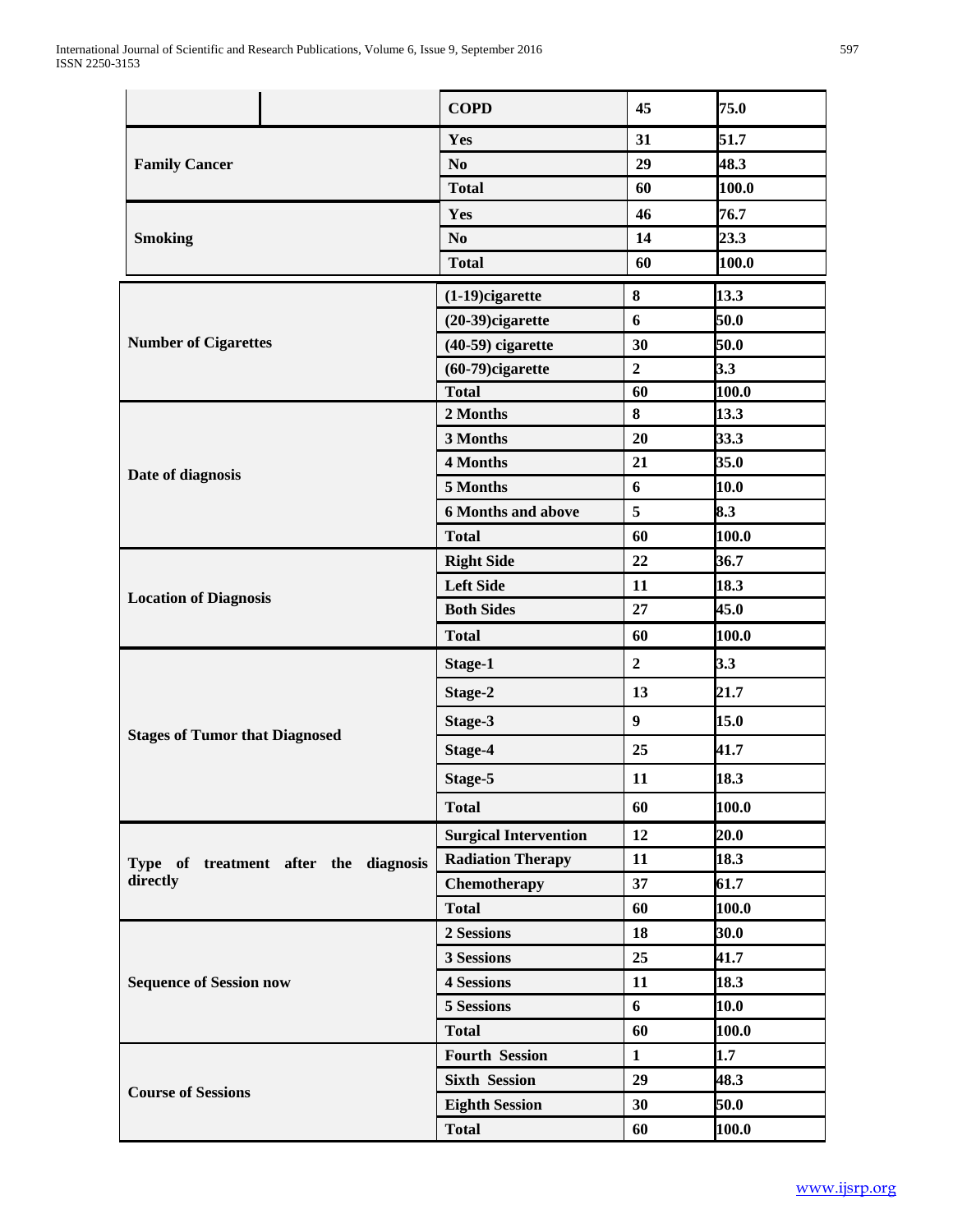|  | <b>Route of</b><br>Administration | <b>Intravenous</b> | 60 | 100.<br>100.0 |
|--|-----------------------------------|--------------------|----|---------------|
|--|-----------------------------------|--------------------|----|---------------|

#### **Freq.=frequencies, COPD= Chronic Obstructive Pulmonary Disease**

The results of this table show that the majority of patients who have informations about chemotherapy and side effects were 37(61.7%) to the study sample and were information's sources from family and friend 29(48.3%). The above table also shows that the all participants in the study sample were suffering from chronic diseases and the majority of patients have COPD 45 (75.0%) Also the table revealed that the majority 31(51.7%) of patients in the study sample have family cancer. While 46(76.7%) of patients in the study sample were smoking and majority of them consume number of cigarettes were (40 cigarette) per day 30(50%). In relation to the date of diagnosis the majority were 4 months 21(35%). Concerning to the location of diagnosis most of patients in the study sample were in both side 27(45%). Regarding to subject of stages of tumor that diagnosed represented the majority of patients in stage-4 were 25(41.7%). Also in regarding to the subjects type of treatment after the diagnosis directly, the results show that more than half of them were undergoing chemotherapy 37(61.7%). In addition, majority of sequence of session them have (3 sessions) of chemotherapy 22(36.7%). In regarding to the subjects course of sessions, the majority of the study sample were (8 sessions) choose to the treatment 30(50%). Finally, in the above table the results show that route of administration of the all participants in the study sample were use the intravenous 60(100%).

**Table (3) : Compliance of Lung Cancer Patients Undergoing Chemotherapy With the Nursing Instructions**

| No.                     | <b>Items</b>                                                                                                  | <b>M.S.</b> | <b>S.D.</b> | Ass.         |
|-------------------------|---------------------------------------------------------------------------------------------------------------|-------------|-------------|--------------|
| $\mathbf{A}$            | Anemia                                                                                                        |             |             |              |
| 1                       | Get plenty of rest and try to sleep at least eight hours a night<br>in addition to the $(1-2)$ during the day | 1.87        | 0.343       | M            |
| $\overline{2}$          | Limit your daily activity and do more importance to<br>activities                                             | 1.53        | 0.536       | L            |
| $\mathbf{3}$            | Promoting slowly if the patient got up quickly once feel<br>dizzy                                             | 1.00        | 0.000       | L            |
| $\overline{\mathbf{4}}$ | Choose a diet that contains all the calories and protein<br>needed by the body                                | 1.03        | 0.181       | L            |
| $\bf{B}$                | <b>Bleeding</b>                                                                                               |             |             |              |
| $\mathbf{1}$            | Use a soft brush to the teeth by washed with hot water<br>before brushing                                     | 1.68        | 0.567       | M            |
| $\boldsymbol{2}$        | Gently cleans your nose                                                                                       | 2.08        | 0.381       | $\mathbf M$  |
| $\mathbf{3}$            | Use an electric shaver instead of a razor                                                                     | 1.52        | 0.624       | L            |
| $\overline{\mathbf{4}}$ | Wearing shoes all the time, even within the home or the<br>hospital                                           | 1.45        | 1.455       | L            |
| 5                       | Avoid the use of floss in teeth cleaning or toothpicks                                                        | 2.72        | 0.613       | $\mathbf H$  |
| $\overline{6}$          | Avoid the use of enemas, suppositories or rectal<br>thermometer                                               | 1.88        | 0.490       | $\mathbf{M}$ |
| $\mathbf C$             | <b>Infections</b>                                                                                             |             |             |              |
| $\overline{1}$          | Wash hands with soap and water before eating and cooking<br>and after using the bathroom and clean the nose   | 2.77        | 0.500       | H            |
| $\overline{2}$          | Use sterilization wipes to clean surfaces and materials<br>composition in contact                             | 1.08        | 0.279       | L            |
| $\mathbf{3}$            | Stay away from people with colds, measles or chickenpox                                                       | 1.20        | 0.403       | L            |
| $\overline{\mathbf{4}}$ | Stay away from crowded places                                                                                 | 1.47        | 0.536       | L            |
| $\overline{\mathbf{5}}$ | Cooking well of the meat before eating                                                                        | 2.57        | 0.789       | H            |
| $\mathbf D$             | <b>Diarrhea</b>                                                                                               |             |             |              |
| $\overline{\mathbf{1}}$ | Dealing with five or six small meals and light a day instead<br>of three large meals                          | 1.97        | 0.367       | $\mathbf{M}$ |
| $\overline{2}$          | Drink 8-12 glasses of fluid every day. These include ginger<br>broth and drenched  etc.                       | 1.58        | 0.530       | $\mathbf{L}$ |
| $\overline{\mathbf{3}}$ | Dealing with low- fiber foods (such as bananas, toasted<br>white bread, rice                                  | 1.08        | 0.279       | $\mathbf{L}$ |
| $\overline{\mathbf{4}}$ | Clean yourself after defecation gently using toilet paper or<br>towels or squirt water spray                  | 2.95        | 0.220       | $\mathbf H$  |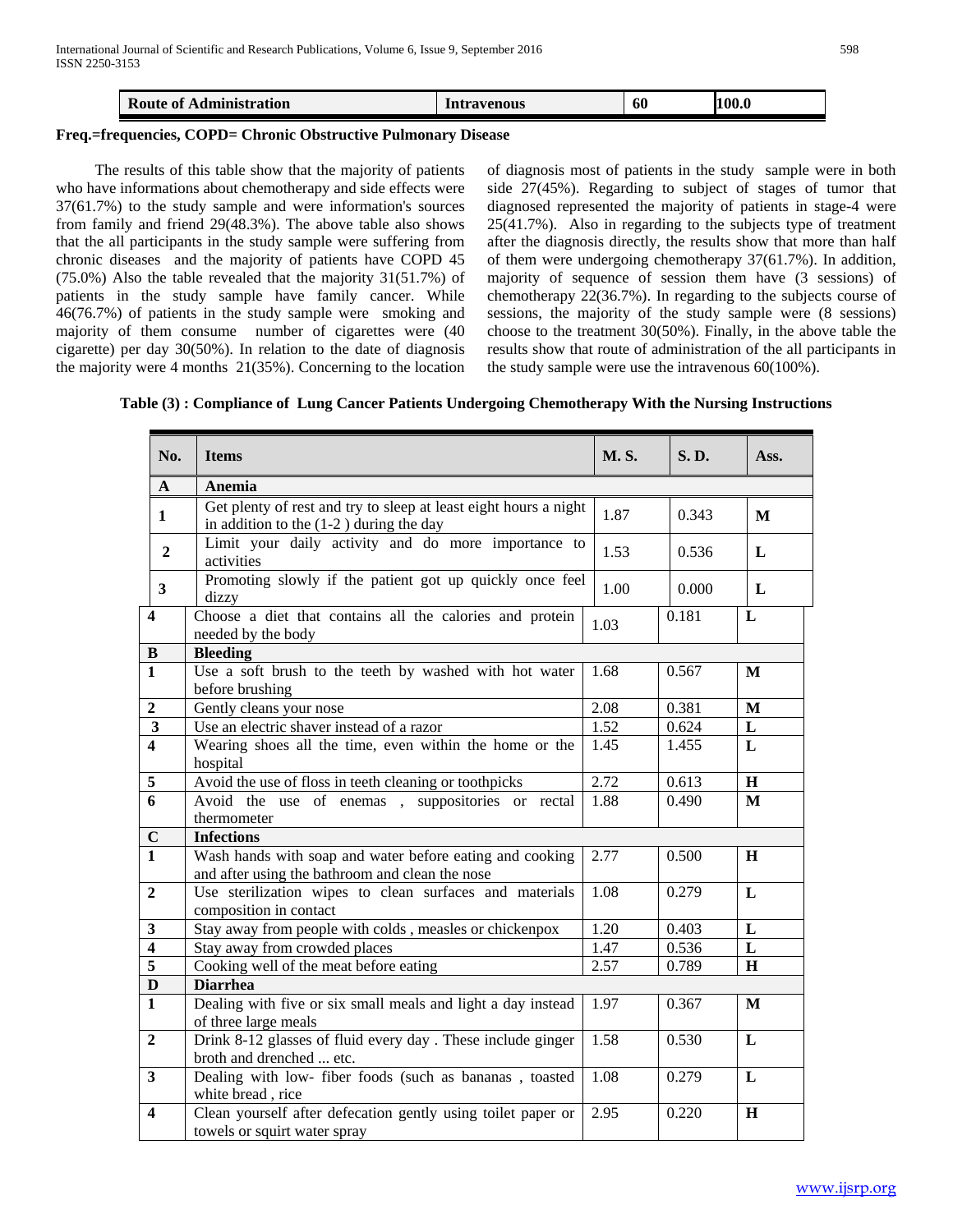| $\sqrt{5}$                     | Drink beverages too hot or too cold                                                                                         | 1.37         | 0.551          | L                |  |  |
|--------------------------------|-----------------------------------------------------------------------------------------------------------------------------|--------------|----------------|------------------|--|--|
| $\bf{E}$                       | <b>Nausea and vomiting</b>                                                                                                  |              |                |                  |  |  |
| $\mathbf{1}$                   | Stay away from foods and beverages and powerful scents                                                                      | 1.38         | 0.490          | L                |  |  |
| $\boldsymbol{2}$               | Deals with small and light meals instead of large meals a                                                                   | 1.90         | 0.399          | M                |  |  |
|                                | day                                                                                                                         |              |                |                  |  |  |
| $\mathbf{3}$                   | Relax before the start of drug and take deep breathing                                                                      | 1.03         | 0.181          | L                |  |  |
| $\overline{\mathbf{4}}$        | Avoid the spicy foods and fats                                                                                              | 2.18         | 0.748          | M                |  |  |
| $\mathbf F$                    | Constipation                                                                                                                |              |                |                  |  |  |
| $\mathbf{1}$                   | Drink at least eight glasses of water and other fluids every                                                                | 1.52         | 0.504          | L                |  |  |
|                                | day                                                                                                                         |              |                |                  |  |  |
| $\boldsymbol{2}$               | Dealing with foods rich in fiber like about (vegetables,<br>fresh fruit)                                                    | 1.92         | 0.381          | $\mathbf{M}$     |  |  |
| $\mathbf{3}$                   | Trying to be active 15-30 minutes walking and some                                                                          | 1.10         | 0.303          | $\mathbf L$      |  |  |
|                                | exercises that fit with the medical condition                                                                               |              |                |                  |  |  |
| ${\bf G}$                      | Anorexia                                                                                                                    |              |                |                  |  |  |
| $\overline{1}$                 | Eat 5 to 6 small& light meals a day instead of three large                                                                  | 1.88         | 0.324          | M                |  |  |
|                                | meals and food                                                                                                              |              |                |                  |  |  |
| $\overline{2}$                 | Deals with drinks, juices, soups if they do not want to eat                                                                 | 1.92         | 0.279          | $\mathbf{M}$     |  |  |
|                                | solid foods                                                                                                                 |              |                |                  |  |  |
| $\overline{\mathbf{3}}$        | Using plastic forks and spoons . Some types<br>of                                                                           | 1.00         | 0.000          | L                |  |  |
|                                | chemotherapy give metallic taste                                                                                            |              |                |                  |  |  |
| $\overline{\mathbf{4}}$        | Change your routine and that means eating in a different                                                                    | 1.03         | 0.181          | L                |  |  |
|                                | place, such as the dining room instead of the kitchen                                                                       |              |                |                  |  |  |
| H                              | Ulceration of the mouth & pharynx                                                                                           |              |                |                  |  |  |
| $\mathbf{1}$                   | Examine the mouth and tongue and watch changes such as                                                                      | 1.47         | 0.503          | L                |  |  |
|                                | ulcers or white spots                                                                                                       |              |                |                  |  |  |
| $\overline{2}$                 | Maintain on moisture in the mouth and let it dry                                                                            | 1.30         | 0.497          | $\mathbf L$      |  |  |
| $\mathbf{3}$                   | Cleaning the mouth, teeth, gums and tongue                                                                                  | 1.97         | 0.450          | $\mathbf M$      |  |  |
| $\overline{\mathbf{4}}$        | Using a soft toothbrush in cleaning teeth                                                                                   | 1.73         | 0.607          | $\mathbf{M}$     |  |  |
| 5                              | Avoid use mouthwash that contains alcohol                                                                                   | 1.02         | 0.129          | $\mathbf L$      |  |  |
| $\mathbf I$                    | <b>Alopecia</b>                                                                                                             |              |                |                  |  |  |
| $\mathbf{1}$<br>$\overline{2}$ | planning to buy a wig before you buy hair loss                                                                              | 1.03<br>1.07 | 0.181<br>0.252 | L                |  |  |
| $\mathbf{3}$                   | cut your hair short you will feel more control over hair loss<br>wash your hair gently and not to dry them in a way rubbing | 2.80         | 0.443          | L<br>$\mathbf H$ |  |  |
| $\overline{\mathbf{4}}$        | wear a hat or scarf to protect against the scalp from the cold                                                              | 2.68         | 0.537          | H                |  |  |
| $\bf J$                        | Skin and nail changes                                                                                                       |              |                |                  |  |  |
| $\mathbf{1}$                   | Dry your body after bathing                                                                                                 | 2.95         | 0.220          | $\mathbf H$      |  |  |
| $\overline{2}$                 | Use a soap and mild moisturizer                                                                                             | 2.87         | 0.343          | $\bf H$          |  |  |
| $\mathbf{3}$                   | Put the cream on your skin to become wet after washing                                                                      | 1.07         | 0.312          | L                |  |  |
| $\overline{\mathbf{4}}$        | Avoid exposure to sunlight directly                                                                                         | 1.70         | 0.561          | M                |  |  |
| 5                              | Wears gloves when washing dishes and working in the                                                                         | 1.18         | 0.431          | L                |  |  |
|                                | garden or cleaning the house                                                                                                |              |                |                  |  |  |
|                                | Nervous system changes(Tingling, Numbness, Weakness                                                                         |              |                |                  |  |  |
| $\mathbf K$                    | and Chills in the hands and feet                                                                                            |              |                |                  |  |  |
| $\mathbf{1}$                   | carful when dealing with knives, scissors and other sharp                                                                   | 1.67         | 0.572          | M                |  |  |
|                                | instruments                                                                                                                 |              |                |                  |  |  |
| $\mathbf{2}$                   | Avoid falling when walking and stick with restrains when<br>using stairs                                                    | 1.72         | 0.490          | M                |  |  |
| $\mathbf{3}$                   | Verify the degree of shower water temperature                                                                               | 1.28         | 0.490          | L                |  |  |
| $\overline{\mathbf{4}}$        | Being cautious when cooking to avoid burning yourself                                                                       | 1.42         | 0.671          | L                |  |  |
| ${\bf L}$                      | <b>Fatigue</b>                                                                                                              |              |                |                  |  |  |
| $\mathbf{1}$                   | Trying to seek help from others in the days where you feel                                                                  | 2.45         | 0.565          | $\bf H$          |  |  |
|                                | tired                                                                                                                       |              |                |                  |  |  |
| $\boldsymbol{2}$               | Take a vacation from your business                                                                                          | 1.12         | 0.372          | L                |  |  |
| $\overline{\mathbf{3}}$        | Prefer taking frequent of light snacks instead of mainly                                                                    | 1.62         | 0.490          | L                |  |  |
|                                | meals                                                                                                                       |              |                |                  |  |  |
| $\overline{\mathbf{4}}$        | Trying to sleep at least eight hours at night                                                                               | 1.45         | 0.502          | L                |  |  |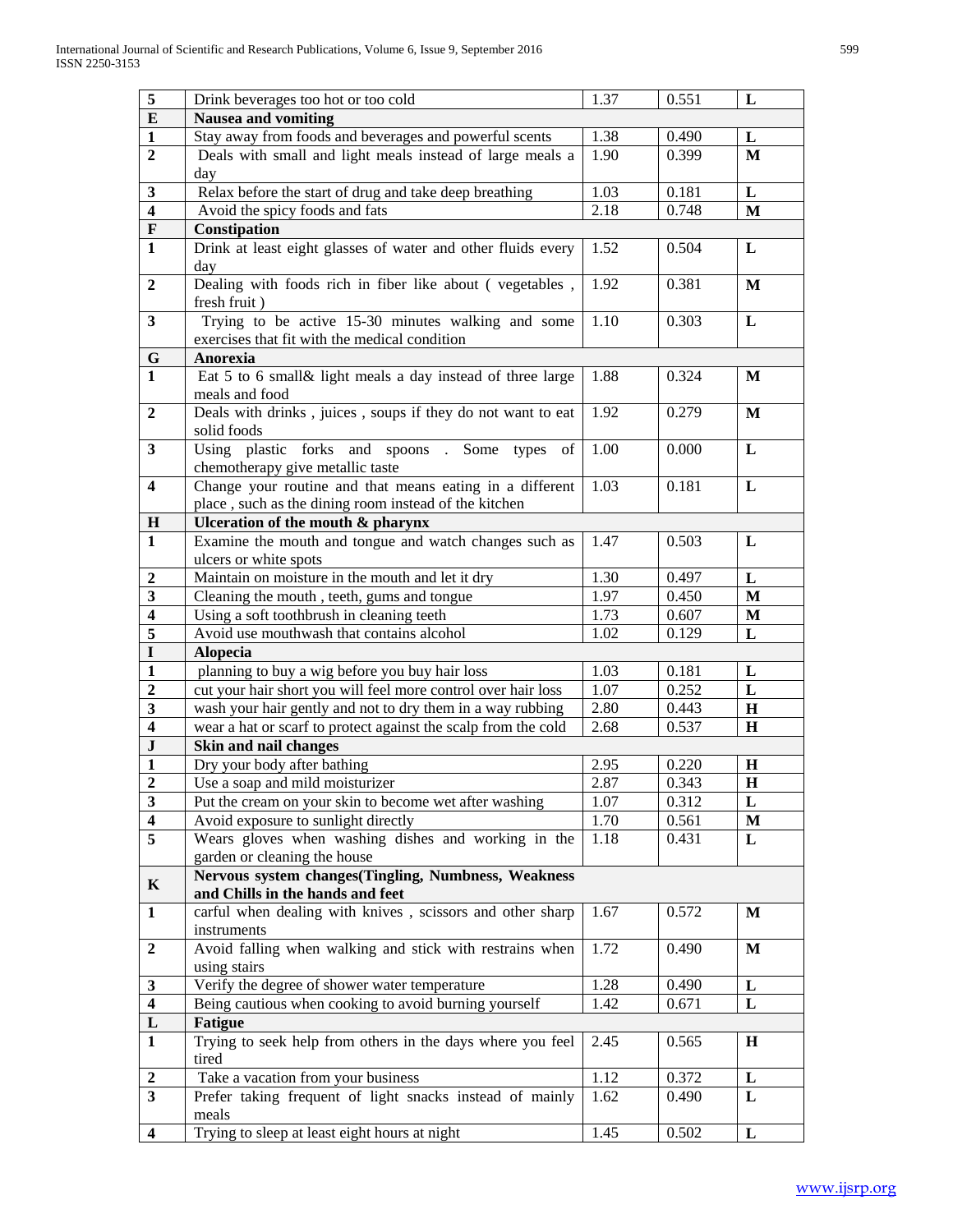| $\mathbf{M}$ | <b>Tightness and difficulty breathing</b>               |      |       |   |
|--------------|---------------------------------------------------------|------|-------|---|
|              | Doing exercise simple daily                             | 1.10 | 0.303 | L |
|              | Avoid smoking and presence in places containing fumes   | 1.18 | 0.537 |   |
|              | Feel with dyspnea in crowded places and enclosed        | 1.40 | 0.494 |   |
|              | Apply the position half- sitting or standing to do when | 1.05 | 0.220 |   |
|              | feeling of tightness or difficulty breathing            |      |       |   |
|              | <b>Total</b>                                            | 1.65 | 0.171 |   |

**M.S. =Mean of score , SD = Standard** , **Ass.= assessment., Level of assessment: (1-1.66) = Low ;( 1.67-2.33) = Moderate; ( 2.34-3.00) = High, L= Low; M = Moderate, H= High.** 

Table presents that there are low mean of score in all items of compliance of lung cancer patients undergoing Chemotherapy to the nursing instructions. However the average means score  $(1.65)$ .

### **Table (4): Assessment Domains Related to Compliance of Lung Cancer Patients Undergoing Chemotherapy with Nursing Instructions**

| No.                                  | Main<br><b>Overall</b><br><b>Domains</b><br><b>Related</b><br><b>Nursing</b><br>to<br><b>Instructions</b> | $n=60$ | <b>M.S.</b> | <b>S.D.</b> | Ass. |
|--------------------------------------|-----------------------------------------------------------------------------------------------------------|--------|-------------|-------------|------|
| $\mathbf{A}$                         | Anemia                                                                                                    | 60     | 1.36        | 0.192       | L    |
| B<br>C<br>D<br>E<br>F<br>G<br>I<br>I | <b>Bleeding</b>                                                                                           | 60     | 1.89        | 0.345       | M    |
|                                      | <b>Infections</b>                                                                                         | 60     | 1.82        | 0.342       | M    |
|                                      | <b>Diarrhea</b>                                                                                           | 60     | 1.79        | 0.186       | M    |
|                                      | Nausea and vomiting                                                                                       | 60     | 1.62        | 0.297       | L    |
|                                      | Constipation                                                                                              | 60     | 1.51        | 0.284       | L    |
|                                      | Anorexia                                                                                                  | 60     | 1.46        | 0.123       | L    |
|                                      | Ulceration of the mouth $\&$ pharynx                                                                      | 60     | 1.50        | 0.293       | L    |
|                                      | <b>Alopecia</b>                                                                                           | 60     | 1.90        | 0.186       | M    |
| $\overline{J}$                       | Skin and nail changes                                                                                     | 60     | 1.95        | 0.203       | M    |
| $\parallel$ K                        | system changes (Tingling,<br>Numbness,<br><b>Nervous</b><br>Weakness and Chills in the hands and feet     | 60     | 1.52        | 0.415       | L    |
| $\overline{\mathbf{L}}$              | Fatigue,                                                                                                  | 60     | 1.66        | 0.268       | L    |
| M                                    | <b>Tightness and difficulty breathing</b>                                                                 | 60     | 1.18        | 0.264       | L    |

**n= sample size , M.s= Mean of Score, S.D= Standard Deviation, Ass.= Assessment**, **Assessment ' Level: (1.00 - 1.66) = Low ;( 1.67 – 2.33) = Moderate; (2.34 – 3.00) = High**

Results shows that there are low level of mean of score in all domains of compliance of lung cancer patients undergoing Chemotherapy to the nursing instructions except the domains (Bleeding; Infections; Diarrhea; Alopecia, and Skin and nail changes) shows that there are moderate level of mean of score.

# **Table (5): Assessment of the participants' Level of Compliance for Nursing Instruction Through the " Mean of Score" Related To Their Answers**

| <b>Participants' Level</b> | <b>Frequency</b> | Percent |
|----------------------------|------------------|---------|
| Low:1                      | 33               | 55.0    |
| Moderate:2                 | 27               | 45.0    |
| High:3                     | 0                | 0.00    |
| <b>Total</b>               | 60               | 100.0   |
| $\bar{x} \mp S$ . D        | $1.45 \pm 0.502$ |         |

 $\bar{x} + S$ . D.=Arithmetic Mean ( $\bar{x}$ ) and Std. Dev. (S.D.), Participants' Level: (1.00 - 1.66) = Low ;(1.67 – 2.33) = Moderate;  $(2.34 - 3.00) = High$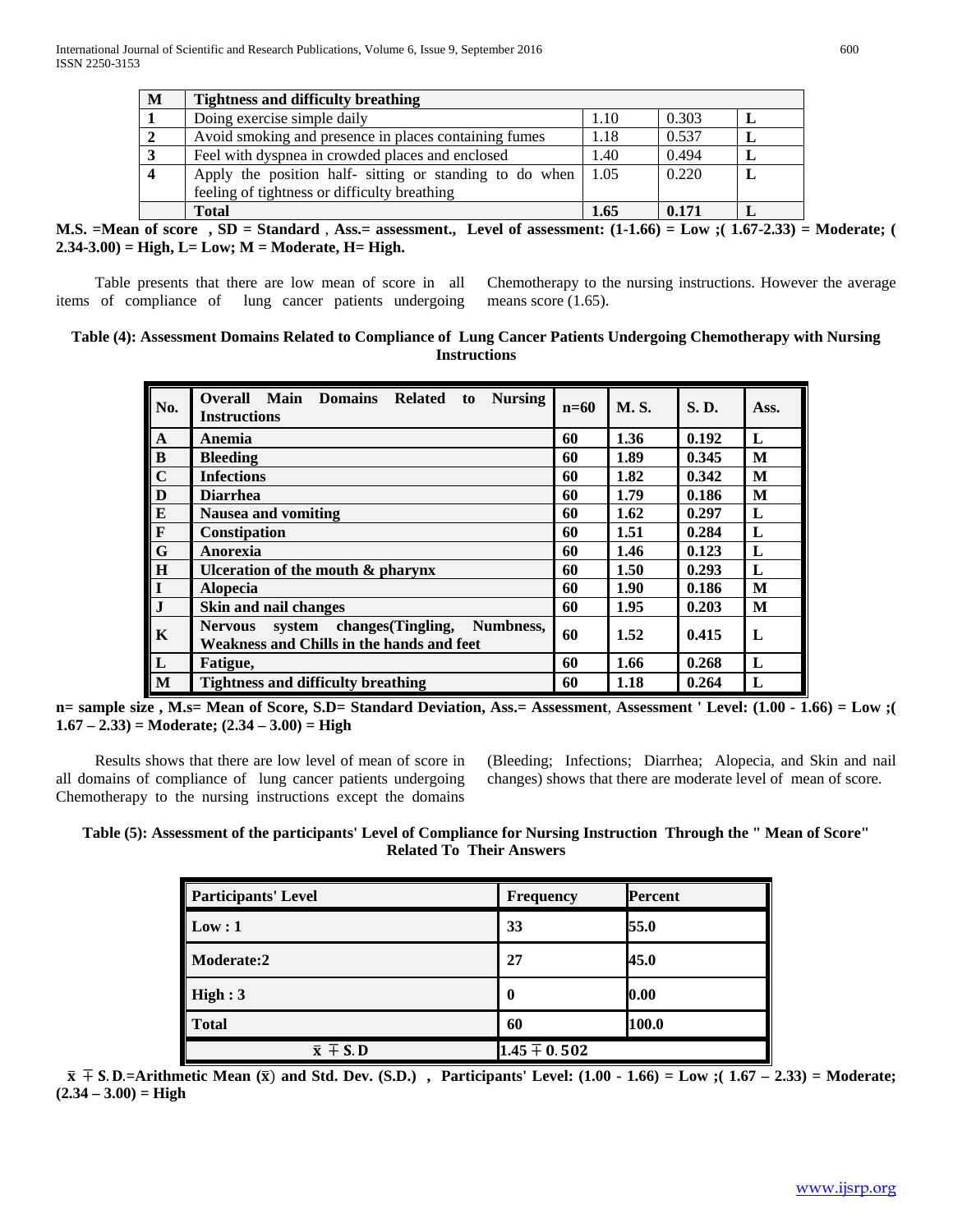This table reveals that the majority of participants have low compliance of lung cancer patients undergoing

Chemotherapy to the nursing instructions (n=60; 55%)

| <b>Nursing Instruction</b><br>Age (Years) | No.      | Mean $\pm$ S.D.  |
|-------------------------------------------|----------|------------------|
| 45-49                                     | 3        | $1.67 \pm 0.577$ |
| 50-54                                     | 8        | $1.63 \pm 0.518$ |
| 55-59                                     | 14       | $1.79 \pm 0.426$ |
| 60-64                                     | 11       | $1.36 \pm 0.505$ |
| 65-69                                     | 13       | $1.38 \pm 0.506$ |
| 70-74                                     | 11       | $1.00 \pm 0.00$  |
| <b>Total</b>                              | 60       | $1.45 \pm 0.502$ |
| $F$ obs. = 4.444<br>F crit. $=2.37$       | $d.f.=5$ | $P = 0.002$      |

# **Table (6): Distribution and Association Between Compliance of Lung Cancer Patients Undergoing Chemotherapy to the Nursing Instructions with Their Age**

 $\bar{x}$  ∓ S. D.=Arithmetic Mean ( $\bar{x}$ ) and Std. Dev. (S.D.), No. = Number of frequencies, F = Fisher test, d.f. = degree of freedom, P **= probability value. F obs. = F observed value, F crit. = F critical value, P< 0.05= significant, P< 0.01= High significant, P > 0.05= non-significant** 

This table shows that there is statistical high significant association between compliance of lung cancer patients undergoing Chemotherapy to the nursing instructions and their age at( $p$  value  $< 0.05$ ), there are differences between age group mean of score for the nursing instructions when analyzed by Leven's test and ANOVA.

#### **Table (7): Distribution and Association Between Compliance of Lung Cancer Patients Undergoing Chemotherapy to the Nursing Instructions with Their Gender**

| <b>Nursing Instruction</b><br><b>Gender</b>                              | No. | Mean $\pm$ S.D.  |
|--------------------------------------------------------------------------|-----|------------------|
| <b>Male</b>                                                              | 35  | $1.31 \pm 0.471$ |
| <b>Female</b>                                                            | 25  | $1.64 \pm 0.490$ |
| <b>Total</b>                                                             | 60  | $1.45 \pm 0.502$ |
| t obs. $=2.597$<br><i>t</i> crit. $=1.179$<br>$d.f. = 58$<br>$P = 0.012$ |     |                  |

 $\bar{x}$  ∓ S. D.=Arithmetic Mean ( $\bar{x}$ ) and Std. Dev. (S.D.), No. = Number of frequencies, t = t- test (student), d.f. = degree of **freedom, P = probability value. t obs. = t observed value, t crit. = t critical value, P< 0.05= significant, P< 0.01= High significant, P > 0.05= non-significant** 

This table shows that there is statistical significant association between patients' gender and their compliance of lung cancer patients undergoing chemotherapy to the nursing instructions at ( $p$  value  $\langle 0.05 \rangle$ , there are differences between gender mean of score for the nursing instructions when analyzed by Leven's test and ANOVA .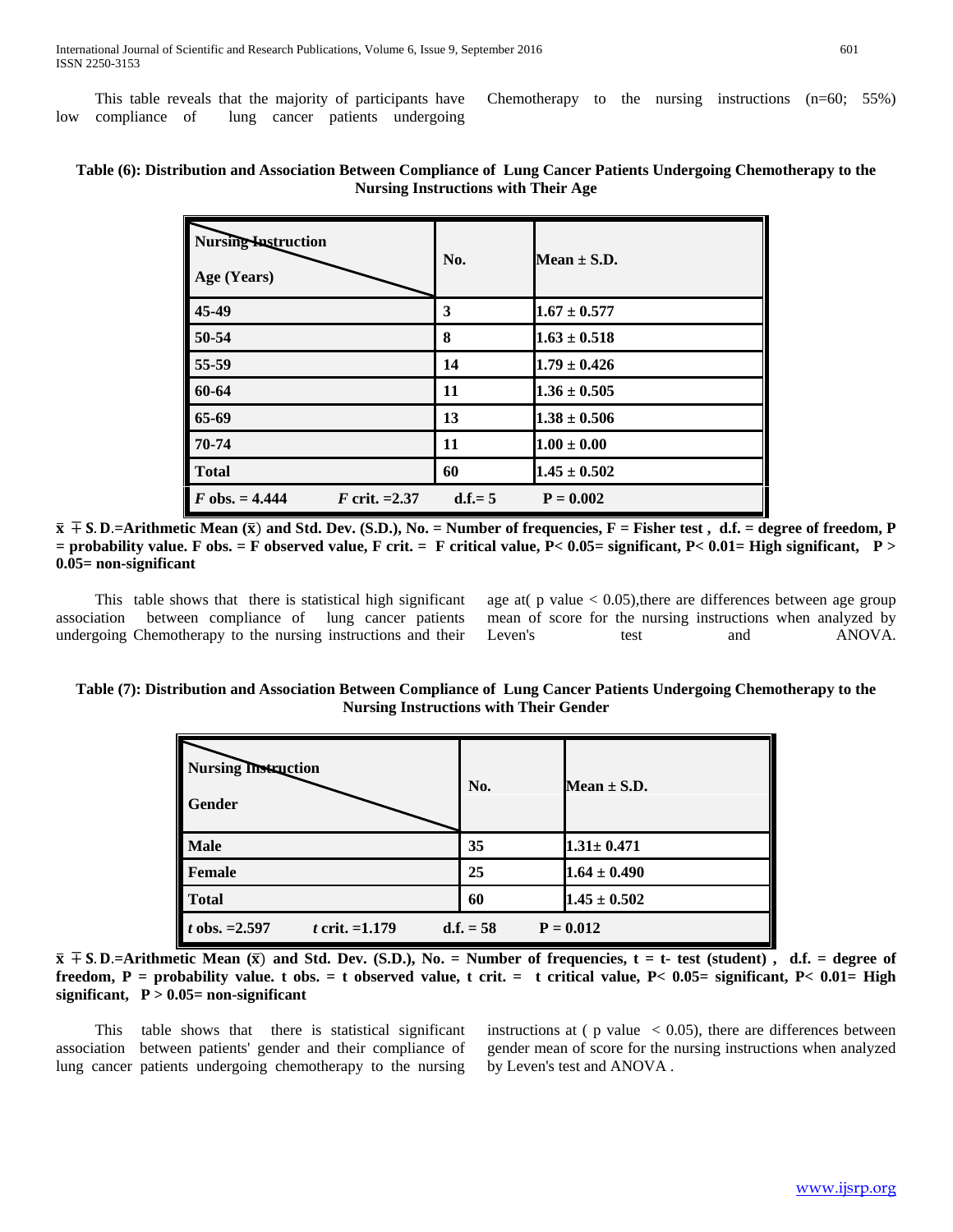**Table (8): Distribution and Association Between Compliance of Lung Cancer Patients Undergoing Chemotherapy to the Nursing Instructions with Their Marital Status**

| <b>Nursing Instruction</b>                  | No.            | Mean $\pm$ S.D.  |
|---------------------------------------------|----------------|------------------|
| <b>Marital Status</b>                       |                |                  |
| <b>Single</b>                               | $\mathbf{2}$   | $1.50 \pm 0.707$ |
| <b>Married</b>                              | 39             | $1.51 \pm 0.506$ |
| <b>Divorced</b>                             | $\overline{2}$ | $2.00 \pm 0.00$  |
| Widowed                                     | 17             | $1.24 \pm 0.437$ |
| <b>Total</b>                                | 60             | $1.45 \pm 0.502$ |
| $F$ obs. = 2.170<br><i>F</i> crit. $= 2.76$ | $d.f. = 3$     | $P = 0.102$      |

Table shows that there is no statistical significant association between compliance of lung cancer patients undergoing chemotherapy to the nursing instructions and their

marital status at ( $p$  value  $> 0.05$ ), there are no differences between marital status mean of score for the nursing instructions when Analyzed by Leven's test and ANOVA.

| Table (9): Distribution and Association Between Compliance of Lung Cancer Patients Undergoing Chemotherapy to the |
|-------------------------------------------------------------------------------------------------------------------|
| Nursing Instructions with Their Level of Education                                                                |

| <b>Nursing Instruction</b><br><b>Level of Education</b> | No.         | Mean $\pm$ S.D.  |
|---------------------------------------------------------|-------------|------------------|
| <b>Illiterate</b>                                       | 15          | $1.60 \pm 0.507$ |
| <b>Read &amp;write</b>                                  | 9           | $1.44 \pm 0.527$ |
| Primary school graduate                                 | 6           | $1.67 \pm 0.516$ |
| Intermediate school graduate                            | 13          | $1.00 \pm 00$    |
| <b>Secondary school graduate</b>                        | 7           | $1.43 \pm 0.535$ |
| institute & college                                     | 10          | $1.70 \pm 0.483$ |
| <b>Total</b>                                            | 60          | $1.45 \pm 0.502$ |
| $F$ obs. = 3.820<br>$F$ crit.= 2.37<br>$d.f = 5$        | $P = 0.005$ |                  |

 $\bar{x}$  ∓ S. D.=Arithmetic Mean ( $\bar{x}$ ) and Std. Dev. (S.D.), No. = Number of frequencies, F = Fisher test, d.f. = degree of freedom, P **= probability value. F obs. = F observed value, F crit. = F critical value, P< 0.05= significant, P< 0.01= High significant, P > 0.05= non-significant** 

This table shows that there is high statistical significant association between patients' level of education and their compliance of lung cancer patients undergoing Chemotherapy to

the nursing instructions at  $(p \text{ value} < 0.05)$ , there are differences between level of education mean of score for the nursing instructions when analyzed by Leven's test and ANOVA .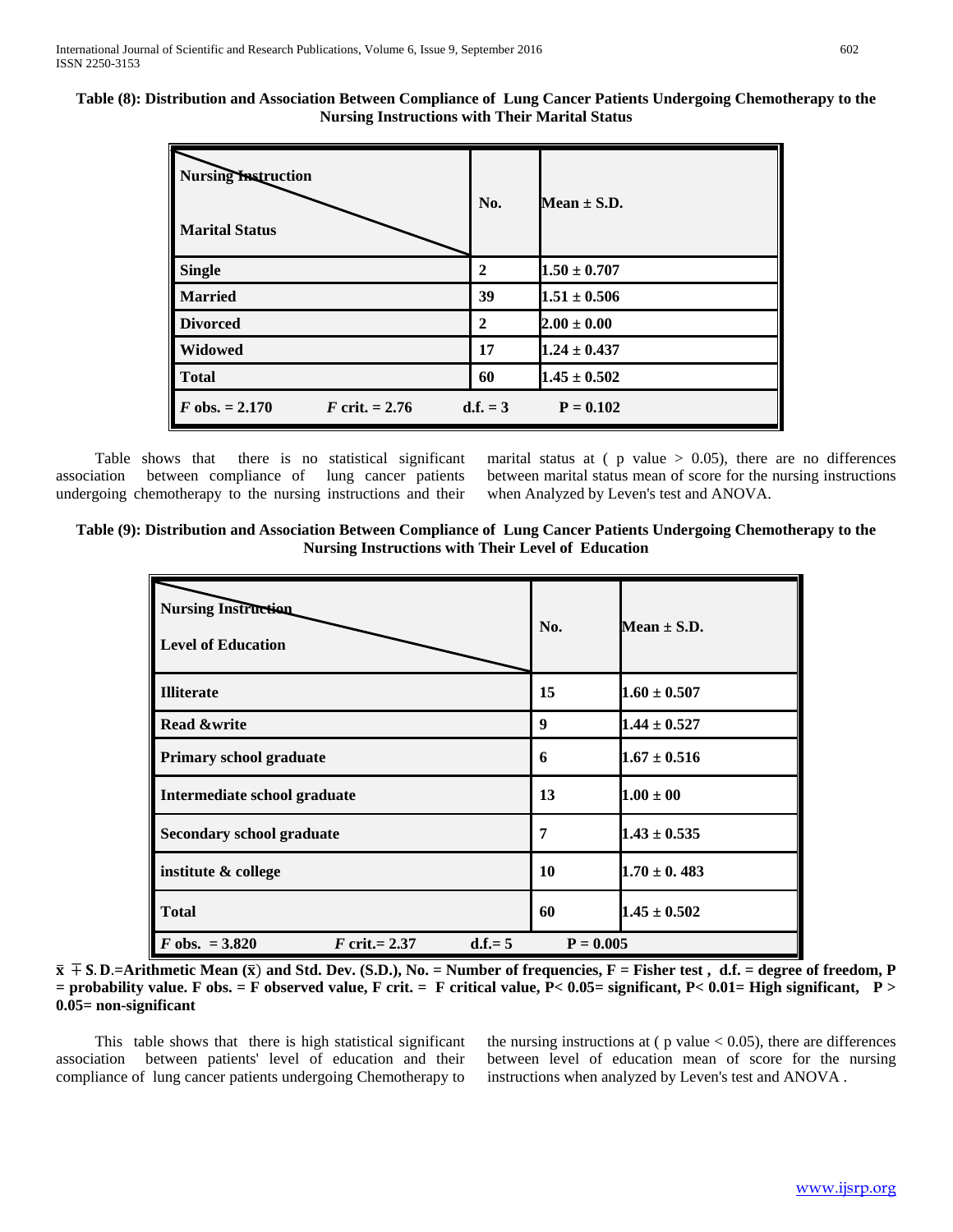**Table (10): Distribution and Association Between Compliance of Lung Cancer Patients Undergoing Chemotherapy to the Nursing Instructions with Their Residency**

| <b>Nursing Instruction</b><br><b>Residency</b> | No.         | Mean $\pm$ S.D.  |
|------------------------------------------------|-------------|------------------|
| <b>Urban</b>                                   | 39          | $1.59 \pm 0.498$ |
| <b>Rural</b>                                   | 21          | $1.19 \pm 0.402$ |
| <b>Total</b>                                   | 60          | $1.45 \pm 0.502$ |
| t obs. $= 3.156$<br>t crit. $=1.179$           | $d.f. = 58$ | $P = 0.003$      |

 $\bar{x}$  ∓ S. D.=Arithmetic Mean ( $\bar{x}$ ) and Std. Dev. (S.D.), No. = Number of frequencies, t = t- test(student) , d.f. = degree of **freedom, P = probability value. t obs. = t observed value, t crit. = t critical value, P< 0.05= significant, P< 0.01= High significant, P > 0.05= non-significant** 

This table shows that there is high statistical significant association between patients' residency and compliance of lung cancer patients undergoing Chemotherapy to the nursing instructions at ( $p$  value  $< 0.05$ ), there are differences between residency mean of score for the nursing instructions when analyzed by Leven's test and ANOVA.

| Table (11): Distribution and Association Compliance of Lung Cancer Patients Undergoing Chemotherapy to the Nursing |
|--------------------------------------------------------------------------------------------------------------------|
| <b>Instructions with Their Occupational Status</b>                                                                 |

| <b>Nursing Instruction</b><br><b>Occupational Status</b> | No.        | Mean $\pm$ S.D.  |
|----------------------------------------------------------|------------|------------------|
| <b>Government employee</b>                               | 14         | $1.79 \pm 0.426$ |
| <b>Free business</b>                                     | 11         | $1.45 \pm 0.522$ |
| <b>Retired</b>                                           | 10         | $1.10 \pm 0.316$ |
| <b>Housewife</b>                                         | 16         | $1.63 \pm 0.500$ |
| Unemployed                                               | 9          | $1.00 \pm 0.00$  |
| <b>Total</b>                                             | 25         | $1.45 \pm 0.502$ |
| $F = 7.226$<br><i>F</i> crit. = $2.53$                   | $d.f. = 4$ | $P = 0.006$      |

 $\bar{x}$  ∓ S. D.=Arithmetic Mean  $(\bar{x})$  and Std. Dev. (S.D.), No. = Number of frequencies, F = Fisher test, d.f. = degree of freedom, P **= probability value. F obs. = F observed value, F crit. = F critical value, P< 0.05= significant, P< 0.01= High significant, P > 0.05= non-significant** 

This table shows that there is high statistical significant association between patients' occupational status and their compliance of lung cancer patients undergoing Chemotherapy to the nursing instructions at ( $p$  value  $< 0.05$ ), there are differences between occupational status mean of score for the nursing instructions when analyzed by Leven's test and ANOVA .

#### IV. DISCUSSION

### **Part I: A Discussion of The Demographic Characteristics of the Lung Cancer Patients Undergoing Chemotherapy in AL-Amara City**

Analysis of patients' demographic characteristics in our study revealed that the majority of the ages 14(23.3%) of patients in the study sample are within the age group  $(65 - 69)$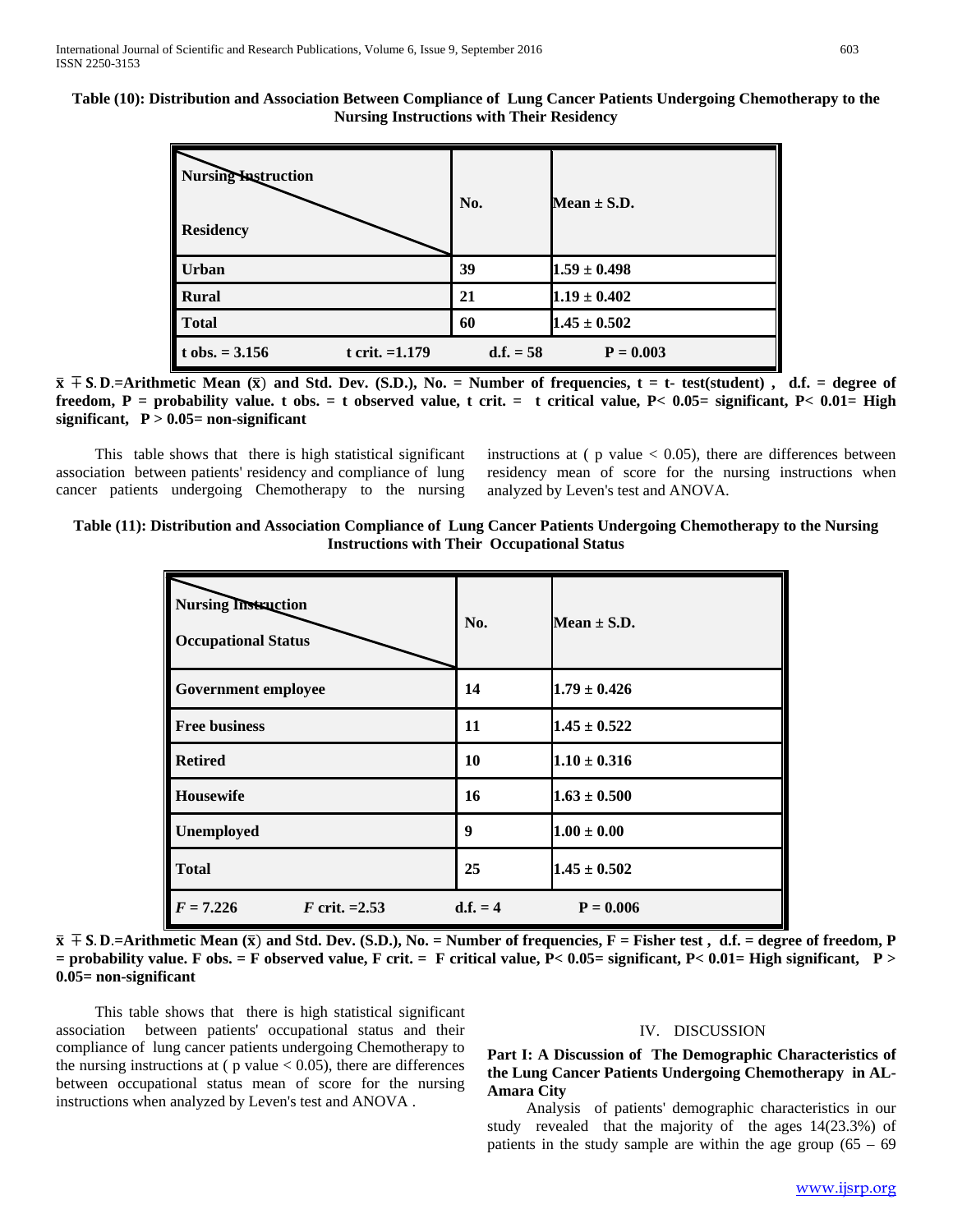years). This result of the study is similar with the study of Karla & Baker( 2009)in Boston USA, who found that the majority of the study subjects (25.7%). Researcher confirmed that the result appear in old age because cancer more giddy old age . The findings of the present study show that the majority of the study samples 35(58.3%) were male. These results agree with the study by Jennifer, et., al.( 2010) in canda who found that the majority of the study subjects(60.3%) Researcher confirmed that the result appear in male more exposure risk factor in worke. Regarding to marital status the majority were married 39(65%) . These results agree with the study Kelly & Guswiler, (2005) in florid a who found that the majority of the study subjects(62.3%) .This results comes in consistent along with culture where both males and female tend to marry early  $^{(8)(9)}$ .

Relative to the level of educational most of patients in the study sample were illiterate 15(25%) These results disagree with the study by Kusminsky ( 2009) who found that the majority of the study subjects(10.3%). people who were not educated, more vulnerable to disease than others because of insufficient of health awareness ,which lead to non compliance to treatment and health programs <sup>(10)</sup>.

Our study revealed that the subject of residency represented the majority of patients who living in urban were 39(65%) , as well as this result supported by the study of Asad, (2010 ) in Handia who found that the majority of the study subjects(66.3%) .Urban areas characterized by abundance crowding and environmental pollution such smolder of factories , cars ,etc , all these factors help to prevalence of lung cancer .Concerning occupational status our study revealed that the majority of the patients in the study sample were free business 16(26.7%). These results agree with the study by Randa, ( 2012 ) in California who found that the majority of the study subjects(25.3%)  $(11)(12)$ .

# **Part II : A Discussion of The Health History of the Lung Cancer Patients Undergoing Chemotherapy in AL-Amara City**

The results of the data Analysis of patients' health history to the compliance of lung cancer patients undergoing Chemotherapy with nursing instructions in study sample. This results show that the majority of patients who have information's about chemotherapy and side effects were 37(61.7%) to the study sample and were information's sources from family and friend 29(48.3%). This result of the study is supported by Lyndsay ( 2012 ) in Canda who found that the majority of the sample (61.2%) some of people have information about side effect chemotherapy to lead asking about nursing instruction to limitation of complication of chemotherapy (13).

The above shows that the all participants in the study sample were suffering from chronic diseases and the majority of patients have cod 45 (75.0%). These results agree with the study by Kusminsky ( 2009) who found that the majority of the sample (70.2%) this disease may be risk factor to lead lung cancer or complication of lung cancer  $(10)$ .

Also the table revealed that the majority 31(51.7%) of patients in the study sample have family cancer. This result of the study is similar with the study of Margaret, (2011 ) in Florida who found that the majority of the sample (70.2%) . While 46(76.7%) of patients in the study sample were smoking and

majority of them consume number of cigarettes were (40 cigarette) per day 30(50%). These results agree with the study by Jennifer, et. al.,(2010) in Canda. who found that the majority of the sample (73.2%) . the cigarette or tobacco to risk highest of lung cancer because contain substance to lead disease. Our study to the date of diagnosis the majority were 4 months 21(35%). This result is supported by the study of Lyndsay ,(2012 ) in canda who found that the majority of the sample (31.2%) the lung cancer appearance late signs and symptom also more disease in chest to similar signs and symptom  $(8)$ <sup>(13)</sup> $(14)$ .

Concerning to the location of diagnosis most of patients in the study sample were in both side 27(45%). This result of the study is similar with Karla& Baker, ( 2009)in Boston USA, who found that the majority of the study subjects (46.7%).The disease of lung cancer metastasis between to lung also author organ from body . Regarding to subject of stages of tumor that diagnosed represented the majority of patients in stage-4 were 25(41.7%). These results agree with the study Jennifer, et. al.( 2010) in Canda. who found that the majority of the sample (42.2%) .late diagnosis to lead development of disease to discover last stage  $(8)$ . Also in regarding to the subjects type of treatment after the diagnosis directly, the results our study show that more than half of them were undergoing chemotherapy 37(61.7%). These results agree with the study Randa (2012 ) in California who found that the majority of the study subjects(25.3%) .to treatment by chemotherapy systematic to able kill any cancer cell of body In addition, majority of sequence of session them have (3 sessions) of chemotherapy 22(36.7%). In regarding to the subjects course of sessions, the majority of the study sample were (8 sessions) choose to the treatment 30(50%). These results agree with Kusminsky ( 2009) who found that the majority of the sample (70.2%) This treatment of lung cancer by chemotherapy to need long duration because the chemotherapy destroy cancer cell and normal cell to patients need repeated to active body  $(10)(12)$ .

Finally, in the above table our study the results show that route of administration of the all participants in the study sample were use the intravenous 60(100%). This result of the study is supported by Lyndsay, (2012 ) in Canda who found that the majority of the sample (88.2%) .The chemotherapy give intravenous quickly arrive any from organ body  $(13)$ .

#### **Part III . Discussion of the Compliance of Lung Cancer Patients Undergoing Chemotherapy With the Nursing Instructions**

#### **1. Assessment of Compliance of Lung Cancer Patients Undergoing Chemotherapy With the Nursing Instructions**

The analysis of the data (57 items) of the compliance of lung cancer patients undergoing Chemotherapy with nursing instructions. The level of assessment score was divided to (1-  $1.66$ ) = Low ;(  $1.67$ -2.33) = Moderate; (  $2.34$ -3.00) = High. The present study that there are low mean of score in all items of compliance of lung cancer patients undergoing Chemotherapy to the nursing instructions. However the average means score (1.65). These results agree with the study Kusminsky, (2005) in Florida. The researcher confirmed that more patients in sample level education illiterate people who were not educated , more vulnerable to disease than others because of insufficient of health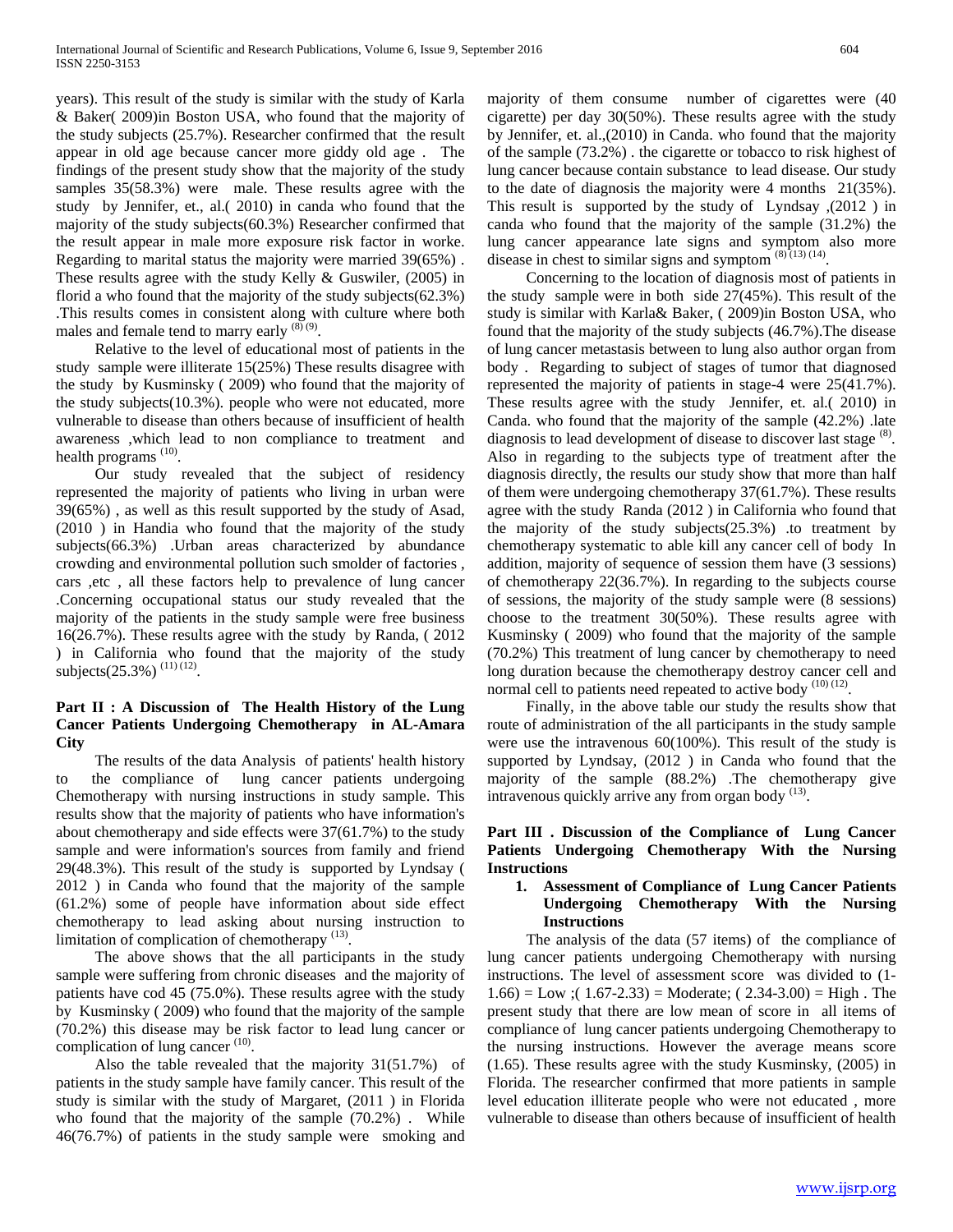awareness ,which lead to non compliance to treatment and health programs<sup>(10)</sup>.

# **2. Assessment of Overall Main Domains Related to Compliance of Lung Cancer Patients Undergoing Chemotherapy with Nursing Instructions**

 The analysis of the data (13 domains) Related to the compliance of lung cancer patients undergoing Chemotherapy with nursing instructions . shows that there are low level of mean of score in all domains of compliance of lung cancer patients undergoing Chemotherapy to the nursing instructions except the domains (Bleeding; Infections; Diarrhea; Alopecia, and Skin and nail changes) shows that there are moderate level of mean of score. This result of the study is similar with the study of Margare (2011 ) in Florida The researcher confirmed that the chemotherapy destroy normal cell to lead appear side effects some side effects common to lead patients asking about management of chemotherapy to decrease complication of chemotherapy<sup>(14)</sup>.

## **3. Assessment of the participants' Level of Compliance for Nursing Instruction Through the " Mean of Score" Related To Their Answers**

As a result of the data analysis (60 participants) of mean of score for noting the level of their Answers. The results reveal that the majority of participants have low compliance of lung cancer patients undergoing Chemotherapy to the nursing instructions (n=60; 55%) This result of the study is agree with the study of Kusminsky (2009) in Boston USA , The researcher confirmed there are many factor to lead low compliance with nursing instruction ,decrease level education of patients ,few staff in found in centre, old age of patients also health statues <sup>(10)</sup>.

# **4. Discussion of the relationship between Compliance of Lung Cancer Patients Undergoing Chemotherapy With the Nursing Instructions and demographical characteristics.**

The results revealed that the study sample had comparable compliance of lung cancer patients undergoing chemotherapy to the nursing instructions with regard to various demographic characteristics

#### **A. Age**

As a result of the data analysis , show that there was found statistical high significant association between compliance of lung cancer patients undergoing Chemotherapy to the nursing instructions and their age at ( $p$  value  $< 0.05$ ) it reached( $p$  value  $= 0.002$ ), there are differences between age group mean of score for the nursing instructions. This findings agrees with study of Jennifer ,et. al., (2010) in canda. who demonstrated that there is a significant relationship between compliance of lung cancer patients undergoing Chemotherapy to the nursing instructions and their age The researcher believed that the results of this study indicated that some age in sample more than compliance with nursing instruction <sup>(8)</sup>.

#### **B. Gender**

The findings of the present study, show that there was significant relationship between patients' gender and their compliance of lung cancer patients undergoing chemotherapy to the nursing instructions at ( $p$  value  $\lt$  0.05) it reached( $p$  value  $=$ 0.012), there are differences between gender mean of score for the nursing instructions. This result of the study is supported by Lyndsay , (2012 ) in Canda. who demonstrated that there is a significant relationship between compliance of lung cancer patients undergoing Chemotherapy to the nursing instructions and their gender <sup>(13)</sup>.

# **C. Marital status**

Our study show that there is no statistical significant association between compliance of lung cancer patients undergoing chemotherapy to the nursing instructions and their marital status at ( p value  $> 0.05$ ) it reached(p value = 0.102), there are no differences between marital status mean of score for the nursing instructions. These results agree with the study Kusminsky,(2005) in Florida. who demonstrated that there is no significant relationship between compliance of lung cancer patients undergoing Chemotherapy to the nursing instructions and their marital status<sup>(10)</sup>.

#### **D. Level of Education**

The results in present study revealed that there is high statistical significant association between patients' level of education and their compliance of lung cancer patients undergoing Chemotherapy to the nursing instructions at ( p value  $< 0.05$ ) it reached (p value = 0.005), there are differences between level of education mean of score for the nursing instructions. This result of the study is similar with the study of Kusminsky (2009) in Boston USA. who demonstrated that there is a significant relationship between compliance of lung cancer patients undergoing Chemotherapy to the nursing instructions and their level education . The researcher confirmed that the findings provide some patients to have educate and knowledge to help apply nursing instruction<sup>(10)</sup>.

# **E. Residency**

Through the course our study of the data analysis ,it has been noted that there was high statistical significant relation between patients' residency and compliance of lung cancer patients undergoing Chemotherapy to the nursing instructions at ( p value  $\langle 0.05 \rangle$  it reached( p value = 0.003), there are differences between residency mean of score for the nursing instructions as well as this result supported by the study of Asad, (2010 ) in handia. who demonstrated that there is a significant relationship between compliance of lung cancer patients undergoing Chemotherapy to the nursing instructions and their residency<sup>(11)</sup>

# **F. Occupational Status**

The findings of our study show that there is high statistical significant association between patients' occupational status and their compliance of lung cancer patients undergoing Chemotherapy to the nursing instructions at ( $p$  value  $< 0.05$ ) it reached( $p$  value = 0.006), there are differences between occupational status mean of score for the nursing instructions . A study of Jennifer, et. ,al,(2010) in canda. who demonstrated that there is a significant relationship between compliance of lung cancer patients undergoing Chemotherapy to the nursing instructions and their occupational status<sup>(8)</sup>.

#### V. CONCLUSSIONS

- 1. The study confirms that the lung cancer most occurs among persons in urban residential area than those in rural .
- 2. The present study concludes that males are more incidence than females in lung cancer .